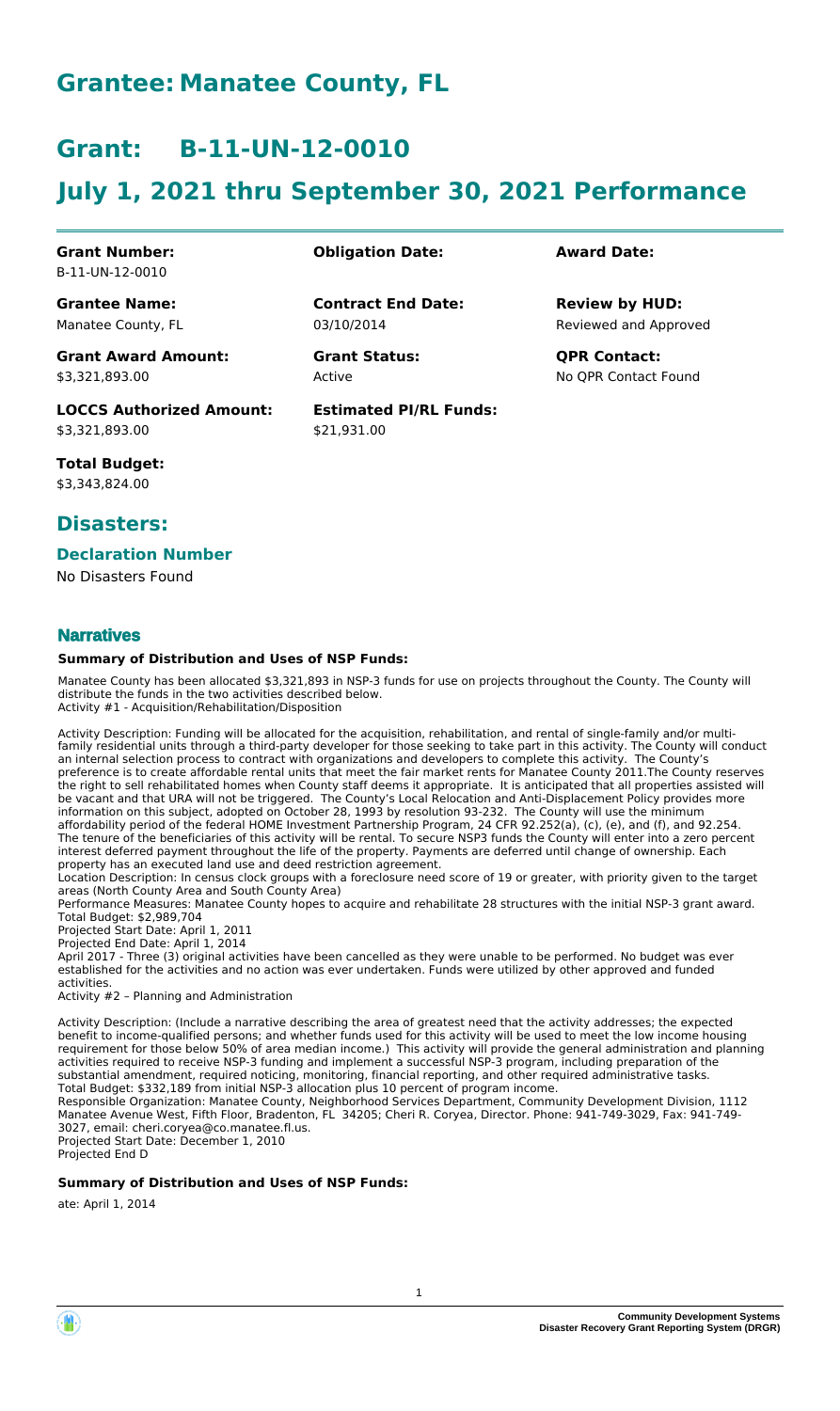#### **How Fund Use Addresses Market Conditions:**

The NSP-3 Eligible Areas Map shows all the lesser developed areas east of Interstate-75 and north and south of the Manatee River are eligible areas within Manatee County. Additionally, the urbanized areas west of Interstate-75 on both sides of the Manatee River are eligible under NSP-3. The only exceptions are the barrier island communities of Anna Maria, Bradenton Beach, Holmes Beach, and Long Boat Key along with a small 4 square mile area at the northwest corner of University Parkway and Interstate 75. Areas of Greatest Need

Specifically, the target areas are:

,

,

, 1. North County Areas(Census Tract 1401, 1501)

, The North County has an overall Foreclosure Needs Score of 19.41. The North County area encompasses approximately 19,676 housing units.

Within the North County Target Area the percent of the population which are less than 120 percent AMI is 84.47 percent. Also, the percent of the population below 80 percent AMI is 62.74 percent according to HUD.

According to the USPS, residential addresses in North County are 19,953. Of these, 335 were identified to be vacant by the USPS.

HUD has determined that there have been 3,124 mortgages received between 2004 and 2007 in the North County Target Area. Also, of all mortgages in the Target Area it has been determined that 30.55 percent are considered high costs mortgages.

Over the past year there have been 377 foreclosure starts in the area. In addition there are 112 Real Estate Owned (REO) properties. This calculates to a percentage of Housing Units 90 or more days delinquent or in foreclosure to be 18.81 percent.

2. South County Areas (Census Tract 200, 301, 304, 305, 306, 602)

The South County has an overall Foreclosure Needs Score of 19.23. This exceeds the minimum of 17 required by HUD. The South County area encompasses approximately 5,219 housing units.

Within the South County Target Area the percent of the population which are less than 120 percent AMI is 69.6 percent. Also, the percent of the population below 80 percent AMI is 46.14 percent according to HUD. According to the USPS, residential addresses in South County are 5,969. Of these, 120 were identified to be vacant by the

USPS. HUD has determined that there have been 2,065 mortgages received between 2004 and 2007 in the South County Target Area. Also, of all mortgages in the Target Area it has been determined that 28.04 percent are considered high costs

mortgages. Over the past year there have been 246 foreclosure starts in the area. In addition there are 73 Real Estate Owned (REO) properties. This calculates to a percentage of Housing Units 90 or more days delinquent or in foreclosure to be 19.21 percent.

All properties will be purchased at a minimum of 1 percent less than the appraised value. Appraisals shall be consistent with the appraisal requirements of the Uniform Relocation Act.

#### **Ensuring Continued Affordability:**

The County will use the minimum affordability period of the federal HOME Investment Partnership Program, 24 CFR 92.252(a), (c), (e), and (f), and 92.254. The minimum affordability period is listed below:

 $\cdot$  Up to \$15,000 = 5 years

· \$15,001 - \$40,000 = 10 years

 $\cdot$  Over \$40,000 = 15 years · New Construction = 20 years

#### **Definition of Blighted Structure:**

Manatee County, a Grantee of HUD's CDBG and NSP funds, defines a blighted structure as follows:

 "A structure that is blighted when it exhibits objectively determinable signs of deterioration sufficient to constitute a threat to human health, safety, and public welfare. The requirements a blighted structure should meet, one or all, including but not limited to:

A structure that has suffered damage by fire, wind, • earthquake, flood, intrusion of water, vandalism or other acts of God and/or man that has weakened or affected major elements of the structure that would deem it unsafe for habitation or any human activity inside or outside thereof.

A structure that contains equipment that either • has affected or has the potential to cause harm to human health, safety, or public welfare. Equipment being defined as, but not limited to, boilers, heating and air conditioning equipment, eleva-tors, moving stairways, electrical wiring or devices, plumbing connections or devices, flammable or corrosive containers, or other equipment in and/or around the structure or premises that could po-tentially have an adverse affect on human health, safety, or public welfare.

· A structure that has an egress that is either dam• aged, not of adequate size, or is not arranged in a manner that would allow safe path of travel for humans in case of fire, flood, or other instance that would cause panic and/or threat of life.

A structure that contains mold, asbestos, lead • based paint, and/or any other substance that is known to have an adverse affect on human life or public welfare.

· A structure that is in disrepair or the conditions • thereof is such that it exhibits signs of inadequate maintenance, decay, deterioration, dilapidation, or use for which the structure is not meant, posing a threat to human health, safety, or public welfare.

A structure that contains ele-ments that are deemed unsafe or unsanitary for habitation and/or the anticipated use, such as a gathering of the public, commercial activity, or more.

 $\cdot$  A structure that contains auxiliary and/or ancil-lary structures or elements, attached to or on the general premises that were constructed without the appropriate permits, plans review, inspections, or meeting other requirements as outlined by the local building department of the municipality in which the structure exists.

A structure that is determined blighted by any other • means than before mentioned, as documented in writing by a member of the Manatee County Build-ing Department or Code Enforcement staff, with appropriate support material (e.g. proof that legal process for construction and/or remodel was not followed, photographs, code enforcement com-plaints, etc.). This is to be reviewed by a member of Manatee County's Neighborhood Services Com-munity Development staff, being signed and dated by both parties, showing co

#### **Definition of Blighted Structure:**

nsensus of the structures condition and determination as blighted. A determination of each blighted structure, with ap-propriate support documentation shall be placed within the record of any and all such activities connected to the application of this definition.

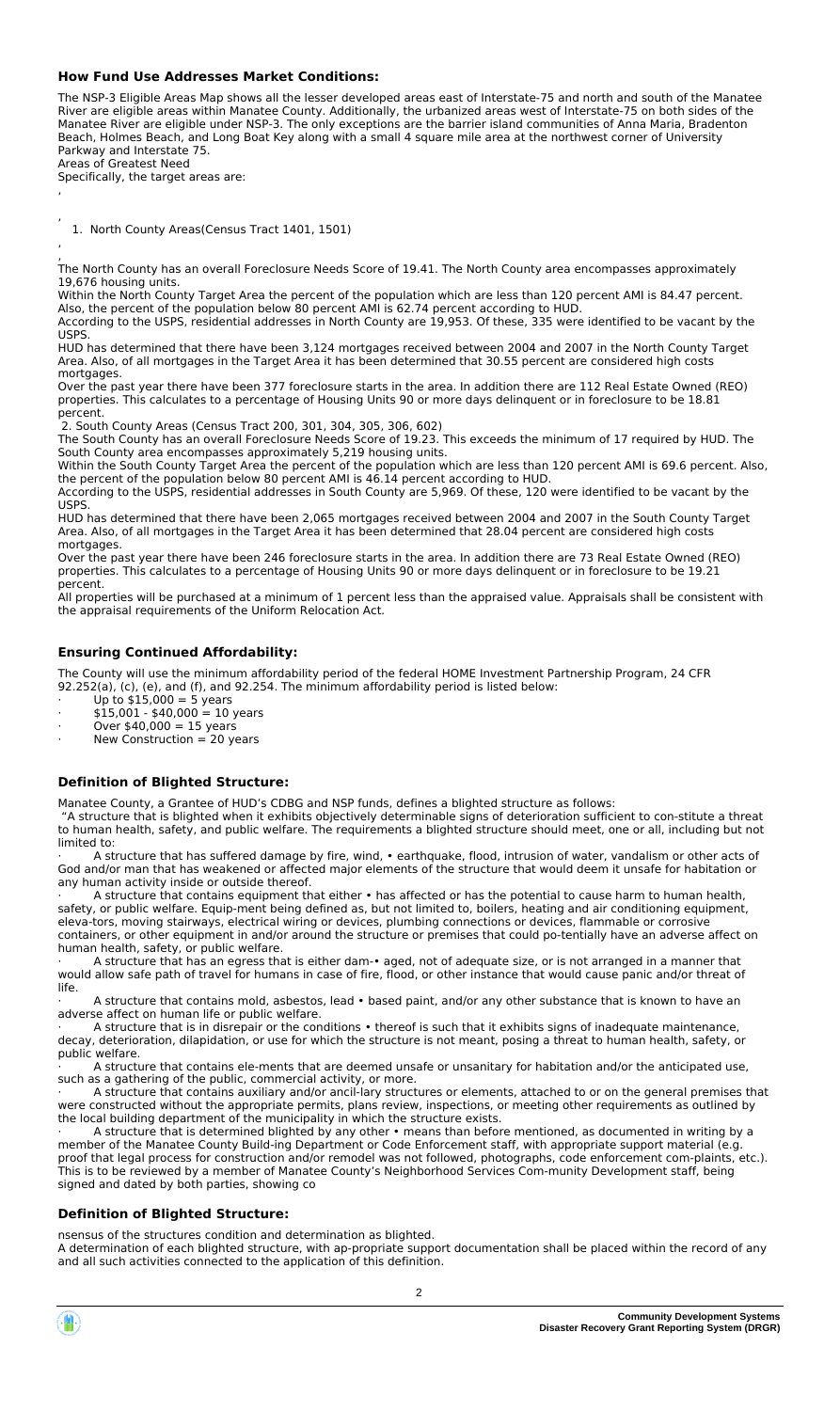#### **Definition of Affordable Rents:**

#### Affordable Rents

The following table shows the Final FY 2010 FMRs by unit bedrooms. The FMRs for units with different numbers of bedrooms are computed from the ratio of the 2005 Revised Final FMRs (based on 2000 Decennial Census Data) for the different unit sizes to the 2005 2-Bedroom Revised Final FMRs. These Rent Ratios are applied to the Final FY 2010 2-Bedroom FMR to determine the Final FY 2010 FMRs for the different size units. Manatee County - FY 2011 Fair Market Rent by Bedroom Units

• Efficiency \$843

- , • One Bedroom \$923
- , • Two Bedroom \$1,111
- , • Three Bedroom \$1,419
- Four Bedroom \$1,559

, ,

,

, ,

Source: HUD, Final FY 2011 Fair Market Rent Documentation System

 The 40th Percentile 2005 Intermediate Rents for different size units are computed from 40th Percentile 2000 Census Base Rents that are updated to 2005 using the 2000-to-2005 update factors for each unit size derived from the Revised Final FY 2005 FMR for the old FMR area that contained North Port-Sarasota-Bradenton, FL MSA.

#### **Procedures for Preferences for Affordable Rental Dev.:**

Manatee County intends to utilize all NSP3 funds to benefit rental housing. Due to the limited amount of funds and small geographic area any and all projects are welcome and will be reviewed on a first come first served basis. If two projects come in at the time and would otherwise be eligible to receive funding then a rental project will be given preference over a homeownership or demolition project.

#### **Housing Rehabilitation/New Construction Standards:**

The housing rehabilitation standards that will apply to NSP assisted rehabilitation activities will require that all buildings be brought up to local code, that required building permits be obtained and that appropriate inspections be performed. The Manatee County HOME and Housing Rehabilitation programs have existing established rehabilitation standards for use in existing rehabilitation activities. These locally developed standards meet the requirements of the existing HOME program and will be applied to NSP assisted activities.

County inspection will determine the need for rehabilitation and the maximum amount of the assistance to be provided. All work completed as a part of the NSP-3 program will be completed in accordance with Manatee County building code requirements.

In addition to meeting local building codes, Manatee County will follow HUD standards which include:

All gut rehabilitation or new construction of residential buildings up to three stories must be designed to meet the standard for Energy Star Qualified New Homes.

All gut rehabilitation or new construction of mid or high rise multifamily units must be designed to meet American Society of Heating , Refrigerating , and Air-Conditioning Engineers Standard 90.1-2004, Appendix G plus 20% (which is the Energy Star standard for multi-family buildings piloted by EPA and Dept. of Energy) .

 $\cdot$  Other rehabilitation must meet these standards to the extent applicable to the rehabilitation work undertaken, e.g. replace older obsolete products and appliances with Energy Star-46 labeled products.

· Water efficient toilets, showers, and faucets, such as those with the WaterSense label, must be installed.

Where relevant, the housing should be improved to mitigate the impact of disasters (e.g., earthquake, hurricane, flooding, fires).

#### **Vicinity Hiring:**

All Grantees, Contractors, and/or agencies will be required to comply with vicinity hiring as a condition of receiving NSP3 funds. Also, Manatee County educates all contractors on Section 3 requirements before responding to Requests for Proposals. All Manatee County contractors are required to register with Job etc. which is a local employment agency that looks to hire Manatee County residents for open positions.

#### **Grantee Contact Information:**

The Manatee County Neighborhood Services Department will be the responsible agency for administering the NSP-3 Program. The contact information for the Manatee County program administrator is listed below. Citizens and other interested parties may use the contact information below for additional information pertaining to the NSP-3 program. NSP3 Program Administrator Contact Information

Name (Last, First): Coryea, Cheri

Email Address: cheri.coryea@mymanatee.org

 Phone Number: 941-749-3029 Fax Number: 941-749-3027

Mailing Address: 1112 Manatee Avenue West, Bradenton, Florida 34205

Web Address: www.mymanatee.org

| <b>Overall</b>                                 | <b>This Report Period</b> | <b>To Date</b> |
|------------------------------------------------|---------------------------|----------------|
| <b>Total Projected Budget from All Sources</b> | \$0.00                    | \$3,343,824.00 |
| <b>Total Budget</b>                            | \$0.00                    | \$3,343,824.00 |
| <b>Total Obligated</b>                         | \$0.00                    | \$3,324,773.64 |
|                                                |                           |                |